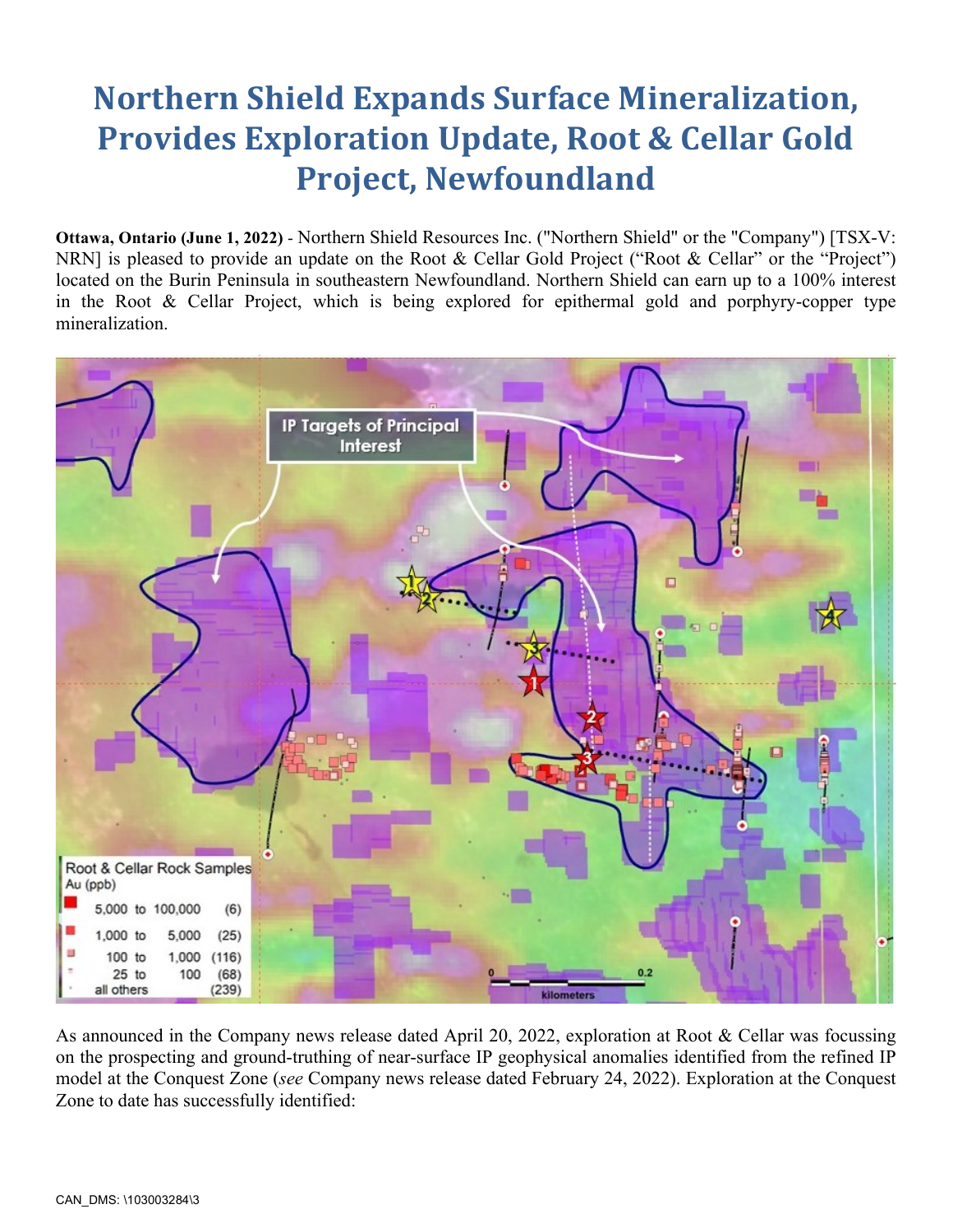- four mineralized outcrops overlying or adjacent to near-surface IP anomalies;
- an area of presumed sub-crop consisting of approximately two dozen angular, mineralized boulders weighing up to an estimated 500 kg that overlie a strong near-surface IP anomaly;
- two additional clusters of angular mineralized boulders, coinciding with strong near-surface IP anomalies; and
- a cluster of four angular mineralized boulders in between the Windfall and Conquest zones that are *not* associated with an IP anomaly but based on their composition and the ice-direction, likely originate from the Conquest Zone.

Mineralization generally consists of disseminated pyrite hosted in variably silica-sericite altered rhyolite flows, porphyries and vent breccias. The strongest sulphide mineralization is associated with chalcedonic veins. Some mineralization is hosted in basalt where it overlies or is adjacent to mineralized rhyolite or structures. Three of the new outcrops were discovered in the immediate vicinity of where mineralized boulders were found in fall 2021.

Over 40 samples are pending assays on an expedited basis and additional samples will be shipped shortly

*"We are following through with our planned systematic exploration programs based on new interpretation gained from the drilling program and the IP survey and we are very happy to see results supporting our interpretations.* 

The winter and spring rains have washed off the boulders and outcrop freshly exposed during the *construction of the drill roads last fall, which is providing a wealth of new geological information* and revealing more mineralization. As our understanding of the controls on mineralization increase *exponentially, so do our discoveries of surface mineralization. Even as we speak, field crews are making additional discoveries. Channel sampling will commence shortly on some of these exposures and application for a trenching permit is underway."* 

# *- Ian Bliss, Northern Shield President and CEO*

Fieldwork is also leading to a better understanding of the controls on the gold mineralization and supports the interpretation that the large IP anomaly identified from the re-processed IP survey is the principal target and likely the feeder to the gold mineralization being found at surface in the Conquest Zone. The surface expression of this target correlates with some of the strongest potassic alteration seen on the property to date and elevated gold values. Drill-hole 21RC-03 also intersected 100 metres of strong epidote and potassium altered vent breccia at the periphery of the IP target. This supports the interpretation that this IP target could be the main feeder to the gold mineralization at Conquest. Although the core of this IP target trends north-south and is at depth, gold-bearing fluids are believed to have migrated to surface along conduits into several east-west trending structural traps. The Conquest Zone hosts gold in outcrop up to 45 g/t Au from channel sampling.

This press release was reviewed by Christine Vaillancourt, P. Geo., the Company's Chief Geologist and a Qualified Person under National Instrument 43-101.

### **Northern Shield Resources Inc.**

Ian Bliss President and CEO